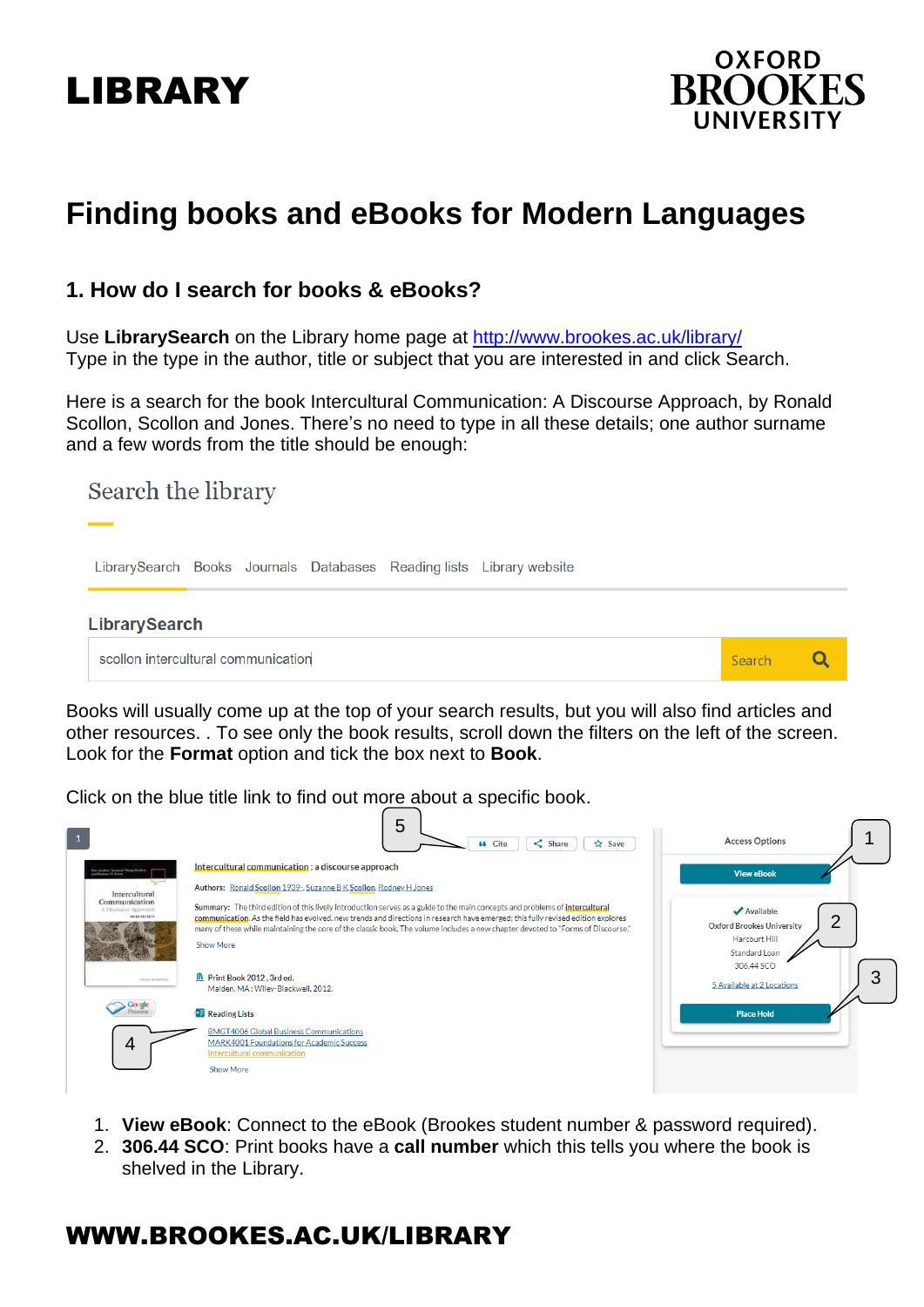- 3. **Place Hold**: If the book is on loan to another user or at one of our other libraries, you can put a hold on it. If it's on the shelves, it's quicker for you to go and get it yourself.
- 4. **Reading lists**: View reading lists that recommend this book
- 5. **Cite and Save options**: You can copy the citation but always check Cite Them Right Online before putting it in your written work. Find out more from **3 tips for improving your referencing – and your marks!** at [https://www.brookes.ac.uk/library/resources](https://www.brookes.ac.uk/library/resources-and-services/course-resource-help/modern-languages#referencing)[and-services/course-resource-help/modern-languages#referencing](https://www.brookes.ac.uk/library/resources-and-services/course-resource-help/modern-languages#referencing)

### **2. How do I borrow books?**

- Use the self-service machines to borrow books (you'll need your student card).
- Undergraduates may borrow up to 20 books (Postgraduates, staff and researchers may borrow up to 30) for 1 week.
- Most items will be automatically **renewed** on the date they are due to be returned. Loans that have been reserved by someone else will not be automatically renewed and must be returned.

NB Check your Brookes emails to keep track of your loans and renewals. We will only contact you if you need to do something.

• Find out more from our guide How to Borrow and return books: <https://www.brookes.ac.uk/library/how-to/borrow-and-return-items>

## **3. If I want to browse the Library shelves, where should I go?**

The Library has a range of books, dictionaries, audio-visual materials and online resources to help you with studying languages. Books are shelved by subject rather than language, so you may need to use various sections of the Library for your course. Every item is assigned a call number which enables you to locate it on the library shelves, for example:

- Books on intercultural communication are at 306.44
- The book Intercultural Communication by Ronald Scollon is at 306.44 SCO

The call number is usually displayed on the spine of the item. Books are arranged numerically on the library shelves from 000 – 999. If you look at the end of each shelf you will see a sign which tells you which call numbers are located there.

Here are some useful sections of the Library:

| <b>Call number and location</b> | <b>Subject</b>                                          |
|---------------------------------|---------------------------------------------------------|
| Level 2, Zone C                 |                                                         |
| 300s                            | Social sciences - sociology, anthropology               |
| 303,482                         | <b>Globalization, cultural relations</b>                |
| 306                             | <b>Culture</b>                                          |
| 306.0942                        | <b>British culture</b>                                  |
| 306.0944                        | <b>French culture</b>                                   |
| 306.0946                        | Spanish culture                                         |
| 306.0952                        | Japanese culture                                        |
| 306.44                          | Social aspects of language, sociolinguistics, including |
|                                 | intercultural communication                             |
| Level 2, Zone D                 |                                                         |
| 320                             | <b>Politics</b>                                         |
| 327                             | <b>International Relations</b>                          |
| 330                             | Economics                                               |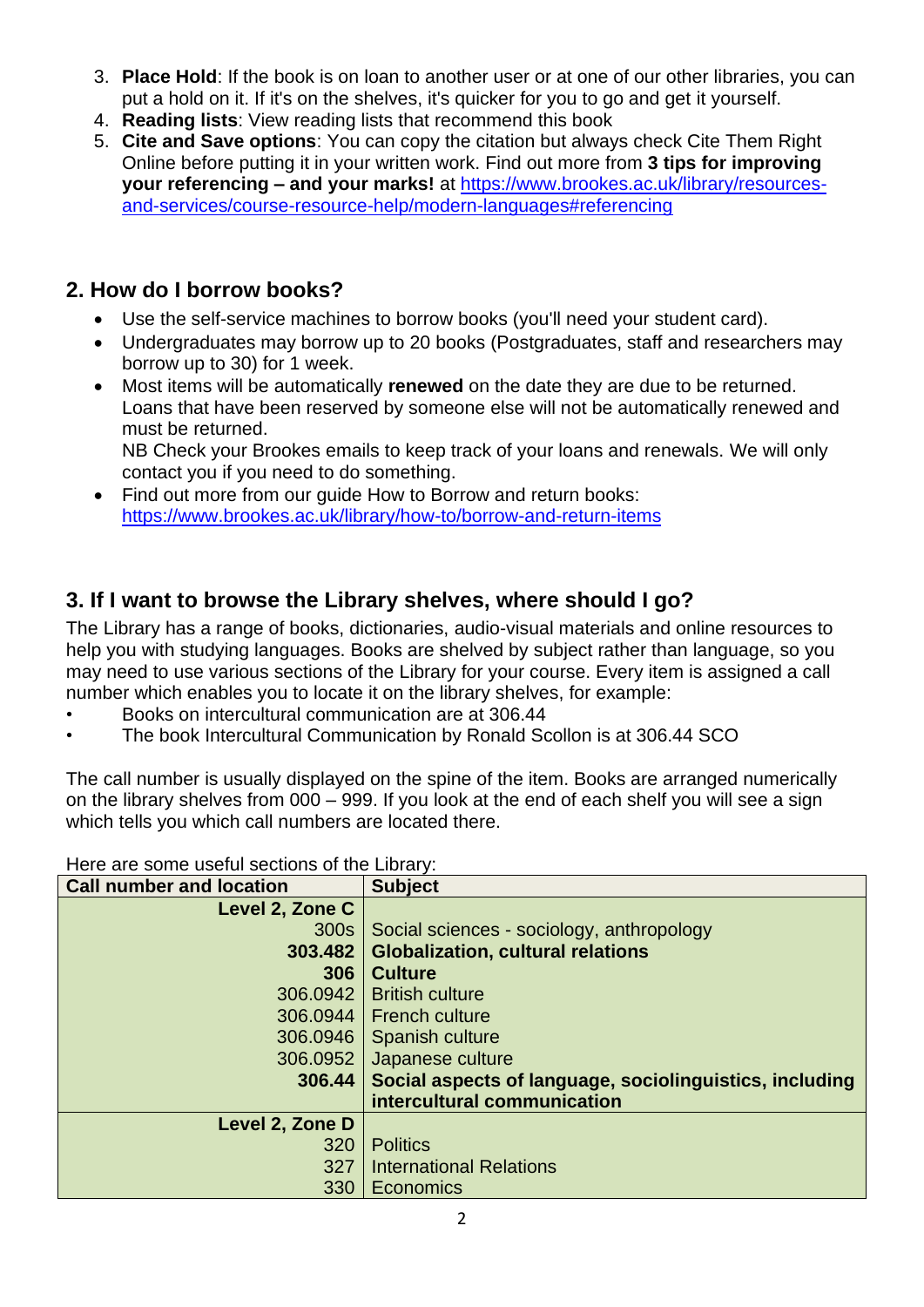| 332             | Finance                                                 |
|-----------------|---------------------------------------------------------|
| 337             | International economic relations                        |
| Level 2, Zone E |                                                         |
| 370             | Education - also at Harcourt Hill                       |
|                 |                                                         |
| Level 2, Zone E |                                                         |
| 400s            | <b>Languages</b>                                        |
| 420             | <b>English language</b>                                 |
| 423             |                                                         |
|                 | <b>English dictionaries</b>                             |
| 423.1           | Thesauri and dictionaries of English synonyms           |
| 425             | English grammar                                         |
| 428             | English language usage                                  |
| 428.24          | Learning English as a foreign language, including IELTS |
|                 | resources                                               |
| 428.64          | Collection of readers – simplified versions of English  |
|                 | novels                                                  |
|                 |                                                         |
|                 |                                                         |
| 430             | <b>German language</b>                                  |
| 433             | <b>German dictionaries</b>                              |
| 435             | German grammar                                          |
| 438             | Learning German, German usage                           |
|                 |                                                         |
| 440             | <b>French language</b>                                  |
| 443             | <b>French dictionaries</b>                              |
| 445             |                                                         |
|                 | French grammar                                          |
| 448             | Learning French, French usage                           |
| 448.2421        | French study texts and easy readers                     |
|                 |                                                         |
| 460             | <b>Spanish language</b>                                 |
| 463             | <b>Spanish dictionaries</b>                             |
| 465             | Spanish grammar                                         |
| 468             | Learning Spanish, Spanish usage                         |
|                 |                                                         |
| 495.1           | <b>Mandarin Chinese</b>                                 |
| 495.1321        | <b>Chinese dictionaries</b>                             |
| 495.182421      | Learning Chinese, Chinese grammar                       |
|                 |                                                         |
|                 | Tell Me More virtual language centre kit available to   |
|                 | borrow from the Library at 495.182421/CHI               |
|                 |                                                         |
| 495.6           | <b>Japanese language</b>                                |
| 495.6321        | Japanese dictionaries                                   |
| 495.65          | Japanese grammar                                        |
| 495.68          | Learning Japanese, Japanese language usage              |
|                 | Tell Me More virtual language centre kit available to   |
|                 | borrow from the Library at 495.682421/JAP               |
|                 |                                                         |
|                 | Graded readers including the Brookes series Let's Read  |
|                 | Japanese are shelved at 495.686                         |
| Level 3, Zone D |                                                         |
| 658             | <b>Business</b>                                         |
| 658.049         | <b>International management</b>                         |
| 658.3           | Human resources management                              |
| 658.4           | Management & organisational behaviour                   |
| 658.4012        | <b>Business strategy</b>                                |